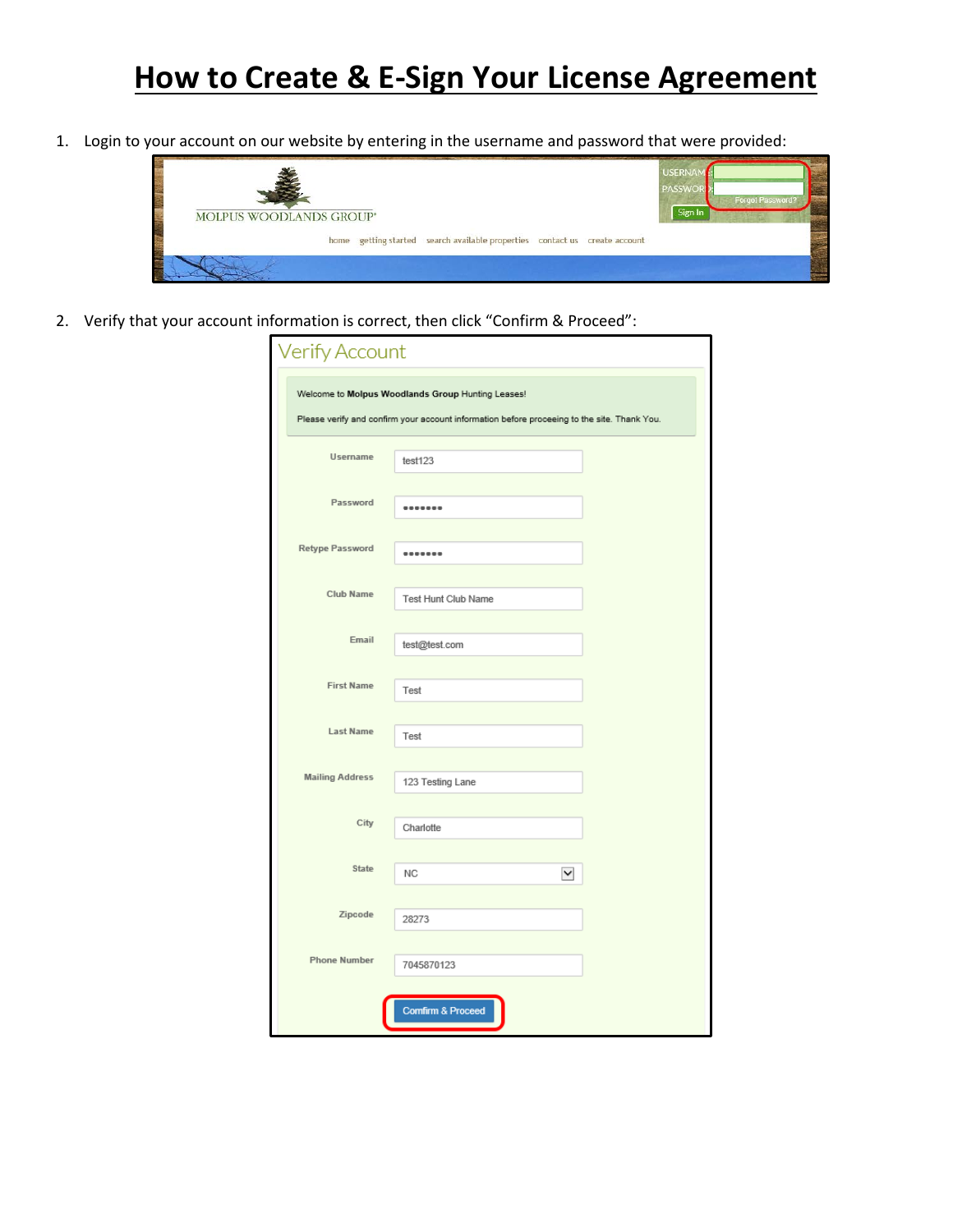3. Click on the RLU number in the "My Reservations" column:

| <b>My Account</b>                                           |                                               |                                                       |
|-------------------------------------------------------------|-----------------------------------------------|-------------------------------------------------------|
| My Account                                                  |                                               |                                                       |
| <b>Account Information</b>                                  |                                               | Total Club Members associated with this<br>account: 1 |
| <b>Test Test</b><br>123 Testing Lane<br>Charlotte, NC 28273 | Email: test@test.com<br>Phone: (704) 587-0123 | & Edit Club Members                                   |
| <b>Edit Contact Info</b>                                    |                                               | You have 0 new $\boxtimes$ Messages                   |
| Active licenses currently held by the clubs.                | Reservations waiting for approval from club.  | RLUs currently bidding on.                            |
| My Licenses                                                 | My Reservations                               | <b>Current Bids</b>                                   |
| No Active License                                           | RLU COTLPBPHF042<br><b>Acres: 139</b>         | No Active Bids.                                       |
|                                                             | Reserved: 4/22/2016 6:27:46 PM                |                                                       |

You will be directed to the "Reservation Details "page where you are given the opportunity to accept the reservation that has been made to your account. To do so, click the "Accept Reservation" button:

| <b>Reservation Details.</b> |                                             |
|-----------------------------|---------------------------------------------|
| Club Name                   | <b>Test Hunt Club Name</b>                  |
| RLU#                        | COTLPBPHF042                                |
| Location                    | Lewis County, KY                            |
| Acres                       | 139                                         |
| Description                 |                                             |
| License Start Date:         | Jul 01, 2016                                |
| License End Date:           | Jun 30, 2017                                |
| Reserved On:                | Apr 22, 2016                                |
| License Fee:                | \$903.50                                    |
| Payment Due Date:           | Jun 30, 2016                                |
| Property Maps:              | Aerial <b>TOPO</b> DLocation                |
|                             | <b>Accept Reservation</b><br><b>Decline</b> |

After accepting the reservation, you will automatically be directed to the license creation wizard. You will be given step-by-step instructions that walk you through editing your club member list, e-signing your license agreement, payment instructions, and the opportunity to download other documents related to your license.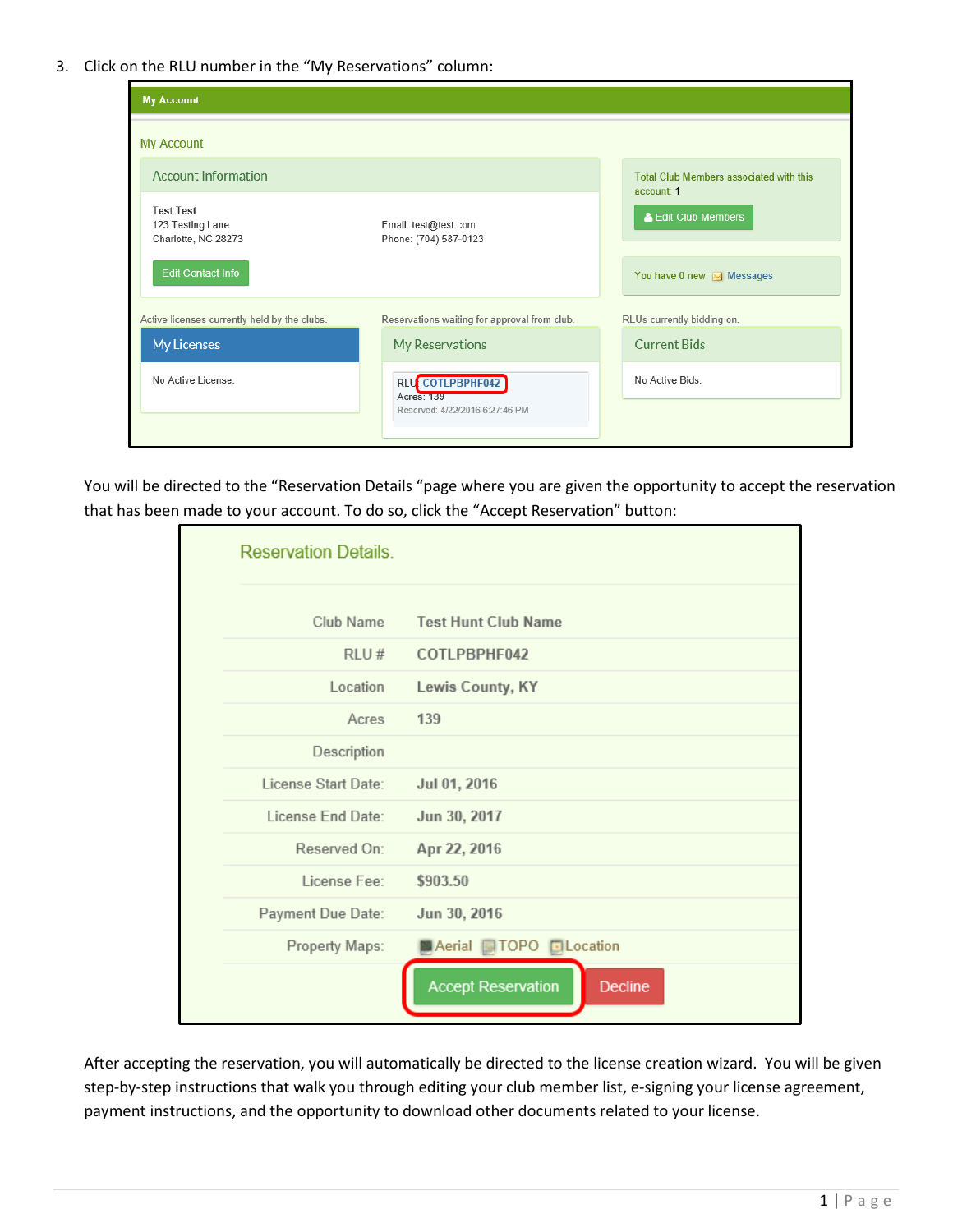Be sure to carefully read the directions on each page to verify the information before creating the License Document. To proceed through the tabbed pages, click the button located at the bottom center of the screen. You can select the "Exit" button located at the bottom right of the screen to exit the wizard at any time.

1. Start Here: Outlines the License creation process and lists the items you will need to finalize the reservation (i.e. club member addresses, phone numbers, and email addresses (if available)). Click "License Summary" to proceed to the next tab.

| <b>Start Here</b>                                                                                                                                                                                                                                                                    | 1. License Summary              | 2. Verify Club Members                                        | 3. Create License | 4. Payment Options |
|--------------------------------------------------------------------------------------------------------------------------------------------------------------------------------------------------------------------------------------------------------------------------------------|---------------------------------|---------------------------------------------------------------|-------------------|--------------------|
| Thank you for starting your license creation process.                                                                                                                                                                                                                                |                                 |                                                               |                   |                    |
| Before proceeding, please be advised that you will be asked to update and/or verify the following information for each and every club member associated<br>with this recreation license unit (RLU):                                                                                  |                                 |                                                               |                   |                    |
| • First Name<br>• Last Name<br><b>• Street Address</b><br>• City<br>• State<br>• Zip Code<br>• Phone Number<br>• Email Address                                                                                                                                                       |                                 |                                                               |                   |                    |
| If you do not have this information available now to enter or confirm please click the exit button below. You may return at any time by clicking on the "Create<br>License" link next to your previously accepted reservation on the "My Account Info" page to complete the process. |                                 |                                                               |                   |                    |
| If you have the required information please continue on to the next page where you will be walked through a simple 3-step process which should only take a<br>few minutes to complete.                                                                                               |                                 |                                                               |                   |                    |
| The next window will provide you with a summary of your license. Following windows will provide you the opportunity to create license document and update<br>your club's membership roster.                                                                                          |                                 |                                                               |                   |                    |
| Please Note: Adobe Reader is required to view and print your documents. If you do not have Adobe Reader installed, please visit www.adobe.com to<br>download and install the application before proceeding.                                                                          |                                 |                                                               |                   |                    |
|                                                                                                                                                                                                                                                                                      |                                 | Click the button below to Start your License Creation Process |                   |                    |
|                                                                                                                                                                                                                                                                                      | <b>License Summary &gt;&gt;</b> |                                                               |                   | Exit               |

2. License Summary: Displays the reservation information for your club. Verify that the RLU number, price, payment due date, and the License start and end date are correct and click "Verify Club Members" to proceed to the next tab.

| <b>License Summary</b>    |                                               |      |
|---------------------------|-----------------------------------------------|------|
|                           | Please verify your license information below: |      |
| <b>RLU No</b>             | CARTRILAHF2060                                |      |
| Acres                     | 33.00                                         |      |
| Location                  | Sabine County, LA                             |      |
| <b>License Start Date</b> | July 01, 2016                                 |      |
| <b>License End Date</b>   | June 30, 2017                                 |      |
| License Fee               | \$163.70                                      |      |
| <b>Payment Due Date</b>   | June 30, 2016                                 |      |
| Licensee                  | test test                                     |      |
|                           | test 123 test drive, Charlotte, NC            |      |
| <b>Club Name</b>          | <b>TEST HUNT</b>                              |      |
|                           |                                               |      |
|                           |                                               |      |
|                           | 2. Verify Club Members >>                     | Exit |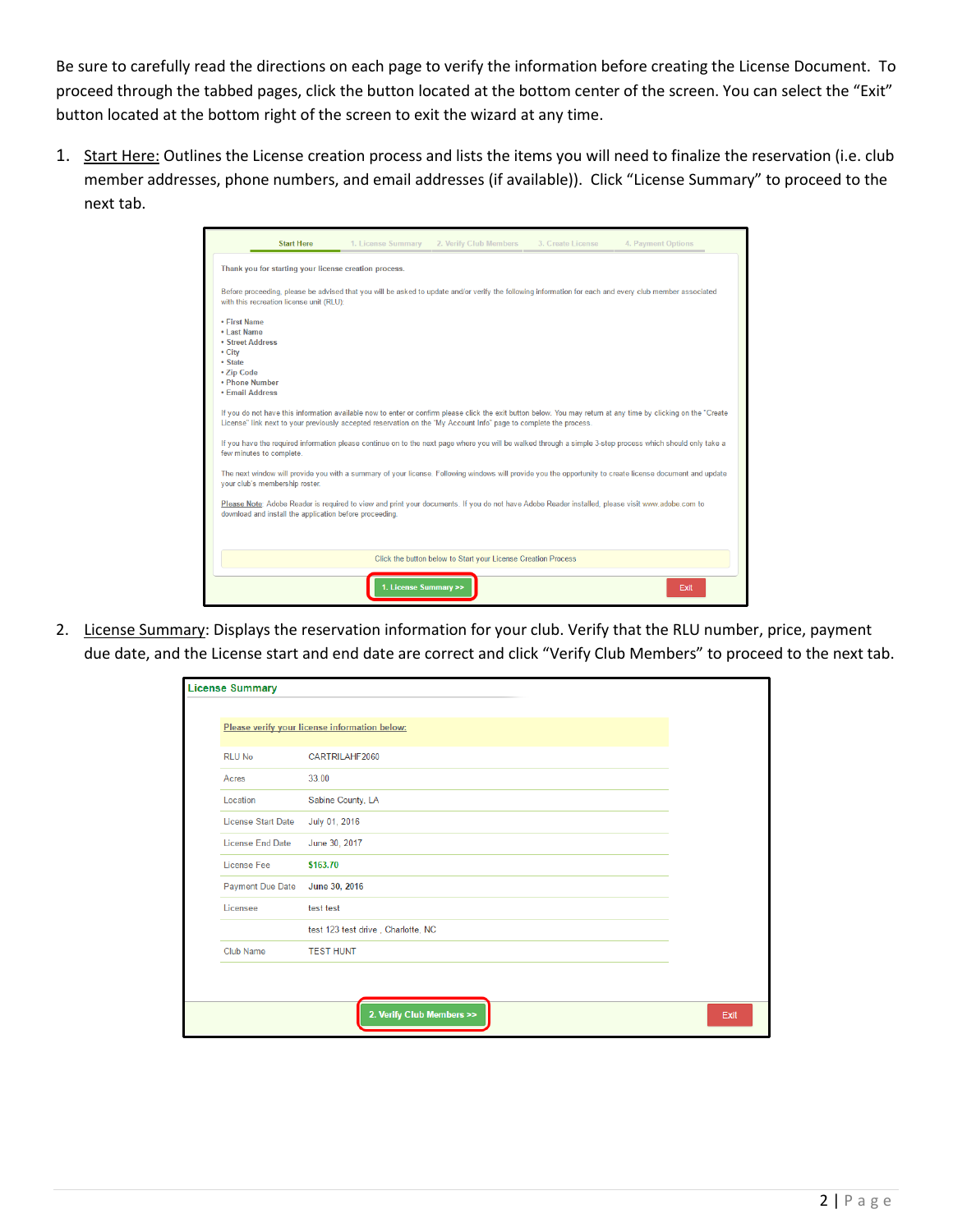3. Verify Club Members: Displays your hunt club's information. It is very important that you make sure this page lists all of your club's members with their correct address, phone number, and email address. Click "Create License" to proceed to the next tab.

| <b>Start Here</b>          |             | 1. License Summary   | 2. Verify Club Members                                                | 3. Create License | 4. Payment Options |
|----------------------------|-------------|----------------------|-----------------------------------------------------------------------|-------------------|--------------------|
| <b>Verify Club Members</b> |             |                      |                                                                       |                   |                    |
|                            |             |                      | Total Club Members: 1 Club Name: Test Hunt                            |                   |                    |
|                            |             |                      | Click here to add new club members. <b>[4]</b> Download members List. |                   |                    |
|                            | <b>Name</b> | <b>Address</b>       |                                                                       |                   |                    |
|                            | test test   |                      | test 123 test drive, Charlotte - NC 28274                             |                   |                    |
|                            |             |                      |                                                                       |                   |                    |
|                            |             | 3. Create License >> |                                                                       |                   | Exit               |

4. Create License: Allows you to create your License document. When you are sure that all of the reservation information is correct, click "Create License Document".

|                       | Start Horn | 1. License Summary 2. Verify Club Members                                                                    | 3. Create License | 4. Payment Options |
|-----------------------|------------|--------------------------------------------------------------------------------------------------------------|-------------------|--------------------|
| <b>Create License</b> |            |                                                                                                              |                   |                    |
|                       |            | Current Year RLU Price: \$163.70                                                                             |                   |                    |
|                       |            | Click the button below to create your license document.                                                      |                   |                    |
|                       |            | This will generate your license document with Terms and Conditions<br>associated with the License Agreement. |                   |                    |
|                       |            | <b>Create License Document</b>                                                                               |                   |                    |
|                       |            |                                                                                                              |                   |                    |
|                       |            |                                                                                                              |                   | Exit               |

Click the" I Agree" button to accept the terms and conditions of the License agreement.

| RLU #: CARTRILAHF2060                                                                                                                                                                                                                                                                                                                                                                                                                                                                                                                                                             |
|-----------------------------------------------------------------------------------------------------------------------------------------------------------------------------------------------------------------------------------------------------------------------------------------------------------------------------------------------------------------------------------------------------------------------------------------------------------------------------------------------------------------------------------------------------------------------------------|
| <b>Test Hunt</b><br>Hunt CLub Name:                                                                                                                                                                                                                                                                                                                                                                                                                                                                                                                                               |
| <b>HUNTING AND FISHING LICENSE AGREEMENT</b>                                                                                                                                                                                                                                                                                                                                                                                                                                                                                                                                      |
| THIS HUNTING AND FISHING LICENSE AGREEMENT ("License Agreement"), made and entered int<br>on this, the 22nd day of April, 2016, to be effective the 1st day of July, 2016(the "Effective Date"), by an<br>between Caney Creek Timberlands, LLC, a Delaware limited liablity company owner of the Property subject t<br>this License Agreement by and through The Molpus Woodlands Group, LLC, a Mississippi limited liabilit<br>company as duly appointed agent for Caney Creek Timberlands, LLC, (hereinafter called "Licensor") and Te<br>Hunt (hereinafter called "Licensee"). |
| Subject to the terms, conditions, and other provisions of this License Agreement and for and in consideration of<br>the sum of \$163.70("License Fee") paid by Licensee to Licensor, Licensor hereby grants Licensee the sole an<br>exclusive license to lawfully hunt and fish upon the Licensor's lands (the "Property") (depicted on Exhibit A<br>attached hereto and incorporated herein by reference) for a period of twelve (12) months beginning on th<br>Effective Date of this License Agreement, as set forth above, and ending on the last day of June, 2017.          |
| For the term and in consideration of the terms and covenants hereinafter set forth, the Licensor does hereby licens<br>and demise unto Licensee the right and privilege of lawfully protecting, hunting, shooting, fishing, and taking gam<br>and wild fowl only on the described Property of Licensor located in SABINE County/Parish, LOUISIANA.                                                                                                                                                                                                                                |
| 1. License Fee: The consideration for this License Agreement shall be the payment by Licensee to Licenso<br>prior to the Effective Date, the sum \$163.70 which is the sum of 33.00 acres multiplied by a price<br>per<br>act<br>of \$4.96 which is the "License Fee" and includes a small fee per acre for insurance<br>which the Licensor provide<br>through a third-party insurance agency, and \$ each for existing<br>campsites, if any.                                                                                                                                     |
| 2. Term: This License Agreement shall commence as of the Effective Date of this License Agreement. From an<br>after the Effective Date, the License Agreement shall remain in effect until the last day of June,<br>2017, at which time this License Agreement shall terminate.                                                                                                                                                                                                                                                                                                   |
| 3. Definition of Licensee: The term "Licensee" as used in this License Agreement shall include: (1) the club $\phi$<br>organization named above as "Licensee"; (2) all members, contractors, employees, and/or guests of such clu<br>or organization; and (3) the individuals who execute this License Agreement on behalf of such club<br>organization.                                                                                                                                                                                                                          |
|                                                                                                                                                                                                                                                                                                                                                                                                                                                                                                                                                                                   |
| By clicking "I Agree", we, or I, acknowledge ourselves to be bound by all the terms and conditions of this Recreation Licen<br>ndividually and as club members. Furthermore I acknowledge that I have been designated as the Licensee Representat<br>authorized by club members to communicate with Licensor and conduct all business necessary to exercise the club privileges und<br>his Recreation License.                                                                                                                                                                    |
| <b>Disagree</b><br>Agree                                                                                                                                                                                                                                                                                                                                                                                                                                                                                                                                                          |

Once you have agreed to the terms and conditions, you have successfully e-signed your hunting license!